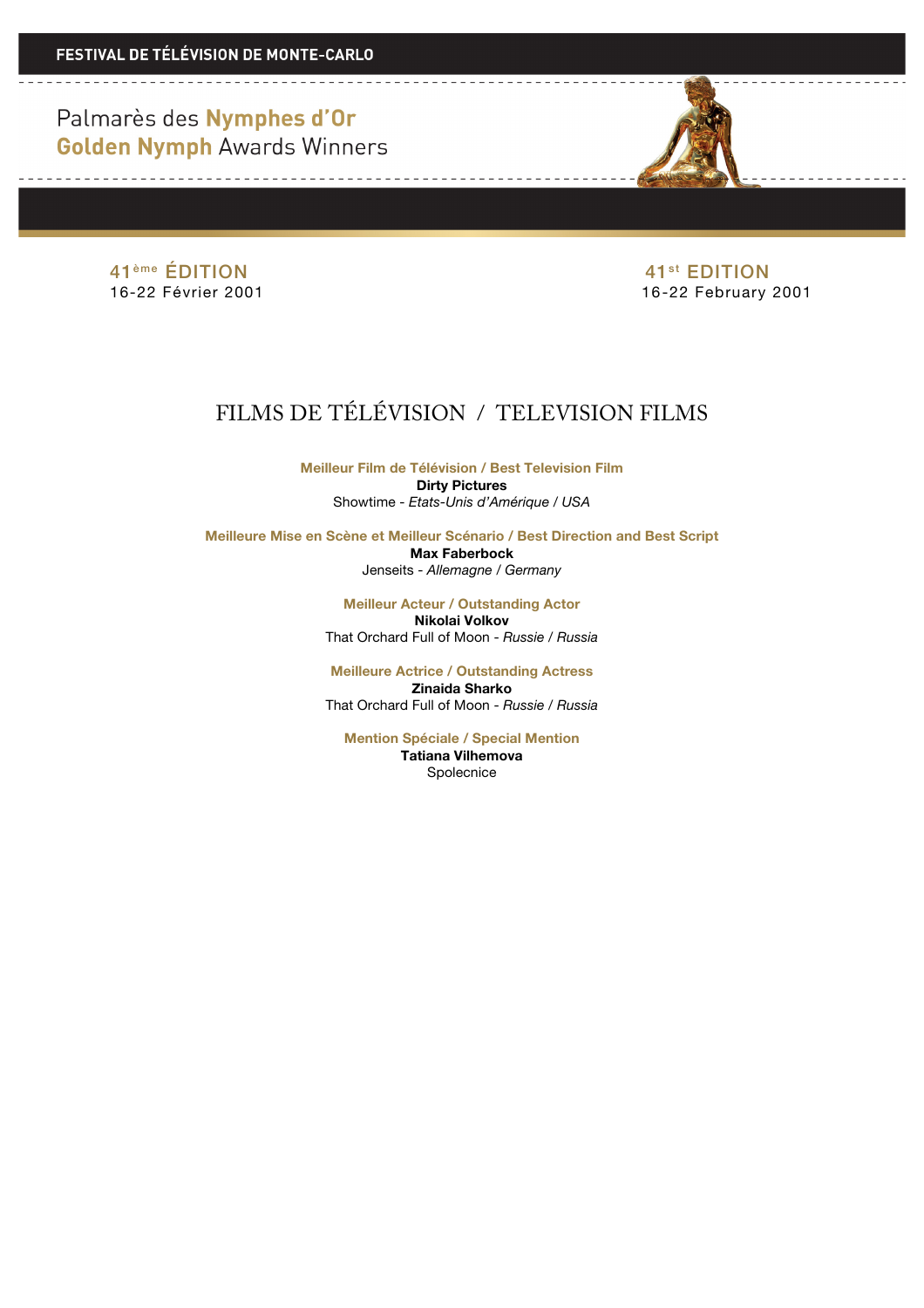Palmarès des Nymphes d'Or **Golden Nymph Awards Winners** 

<u>a sa sala</u>



**Meilleure Mini-Série / Best Mini Series Un Pique-Nique chez Osiris** Mag Bodart / SFPF France 2 - *France*

**Meilleur Réalisateur / Best Director John Strickland** Rebel Heart - *Royaume-Uni / United Kingdom*

**Meilleur Scénario / Best Script Guy Hibbert** The Russian Bride - *Royaume-Uni / United Kingdom*

**Meilleure Actrice / Outstanding Actress Marina Hands** Un Pique-Nique chez Osiris - *France*

**Meilleur Acteur / Outstanding Actor Nino Manfredi** Una Storia Qualunque - *Italie / Italy*

**Mention Spéciale / Special Mention The New Country** Göta Film - *Suède / Sweden* 

## ACTUALITÉS / NEWS

**Meilleurs Documentaires d'Actualités / Best Current Affairs Programme** Nymphe d'Or **The Kurks – Tragedy in the Barebts Sea** TV2 *- Danemark / Denmark*

> Nymphe d'Argent **Convoy to Moldova** BBC World – *Royaume-Uni / United Kingdom*

Mention Spéciale / Special Mention **Black September in Easti Timor** NHK - *Japon / Japan*

**Meilleurs Reportages d'Actualité / Best News Programme**

Nymphe d'Or **The Mozambique Floods** ITN - *Royaume-Uni / United Kingdom*

Nymphe d'Argent **BBC World : Palestinian Uprising** BBC World - *Royaume-Uni / United Kingdom*